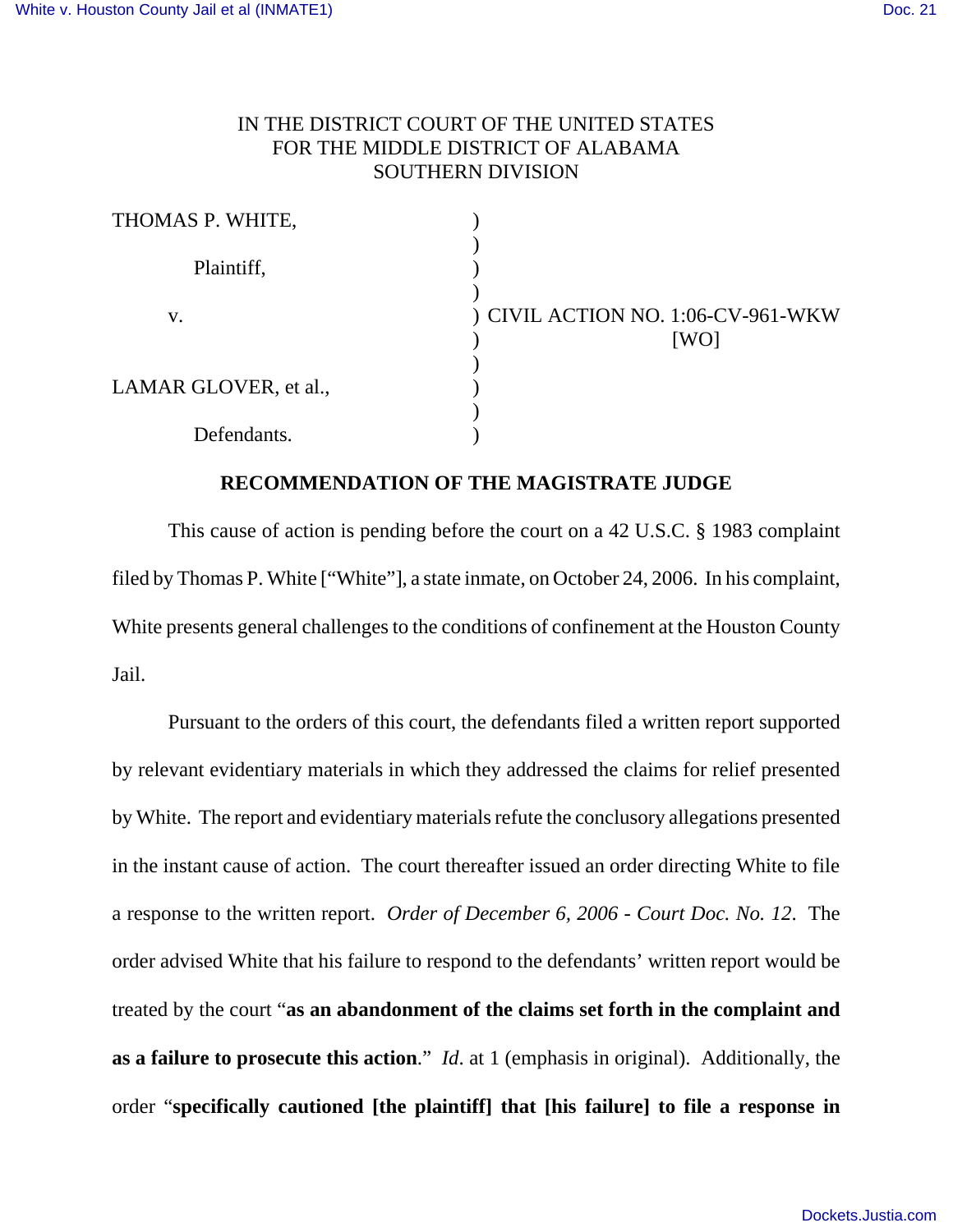**compliance with the directives of this order**" would result in the dismissal of this civil action. *Id*. The time allotted White for filing a response in compliance with this order expired on February 5, 2007. *See Order of January 9, 2007 - Court Doc. No. 19*. As of the present date, White has failed to file a response in opposition to the defendants' written report. In light of the foregoing, the court concludes that this case should be dismissed.

 The court has reviewed the file in this case to determine whether a less drastic measure than dismissal is appropriate. After such review, it is clear that dismissal of this case without prejudice is the proper course of action. White is an indigent inmate. Thus, the imposition of monetary or other punitive sanctions against him would be ineffectual. Additionally, White has exhibited a lack of deference for this court and its authority as he has failed to comply with the directives of the orders entered in this case. It is therefore apparent that any additional effort by this court to secure White's compliance would be unavailing. Consequently, the court concludes that the plaintiff's abandonment of his claims, his failure to comply with the orders of this court and his failure to properly continue prosecution of this cause of action warrant dismissal of this case.

## **CONCLUSION**

For the foregoing reasons, it is the RECOMMENDATION of the Magistrate Judge that this case be dismissed without prejudice. It is further

ORDERED that on or before April 14, 2009 the parties may file objections to the Recommendation. Any objections filed must specifically identify the findings in the Magistrate Judge's Recommendation to which the party is objecting. Frivolous, conclusive